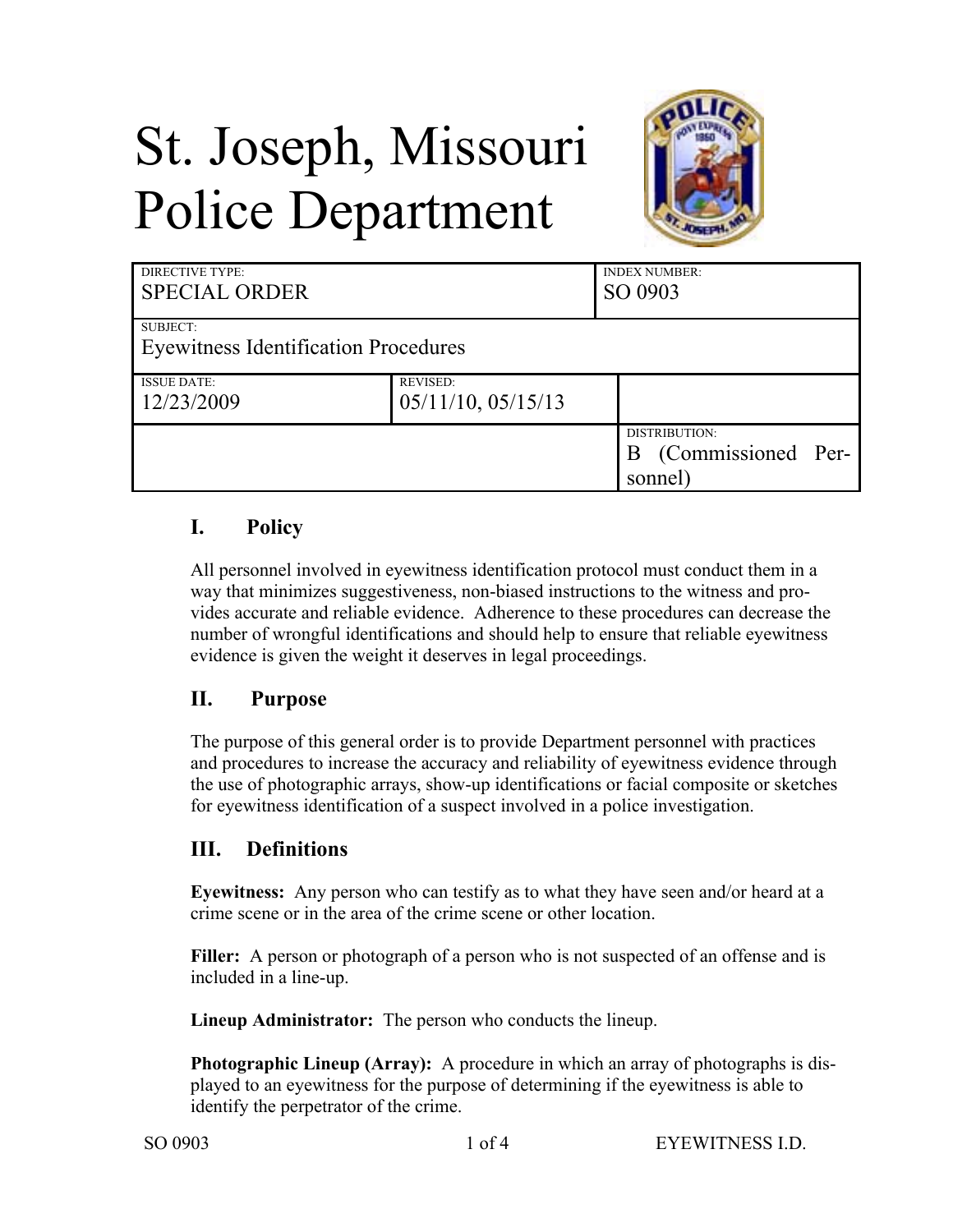**Facial Composite or Sketch:** A non-photographic pictorial representation such as a free hand sketch, Faces, or other computer program generated image.

**Sequential Lineups:** Are conducted by displaying one photo or one person at a time to the witness. Showing a witness one photo or one person at a time, rather than simultaneously, permits the witness to make identification based on each person's appearance before viewing another photo or lineup member.

## **IV. Procedures**

- A. Photographic Lineups (Arrays)
	- 1. The following procedures will result in the composition of a lineup in which a suspect does not unduly stand out:

Photo Lineups (Simultaneous or Sequential): Presenting a photo lineup, the investigator should:

a. Include only one suspect in each identification procedure.

b. Select fillers (non suspects) who generally fit the witness' description of the perpetrator. When there is a limited or inadequate description of the perpetrator provided by the witness, or when the description of the perpetrator differs significantly from the appearance of the suspect, fillers should resemble the suspect in significant features.

c. If multiple photos of the suspect are reasonably available to the investigator, select a photo that resembles the suspect's description or appearance at the time of the incident.

d. Include a minimum of five fillers (non suspects) per identification procedure. Once the photos are selected, the investigator shall mark the back of each photo with sequential numbers and record the order in which they were shown on form, unless this is being done through the department's Aegis Record System.

e. Consider that complete uniformity of features is not required. Avoid using fillers who so closely resemble the suspect that a person familiar with the suspect might find it difficult to distinguish the suspect from the fillers.

g. Position the suspect randomly in each lineup, both across cases and with multiple witnesses in the same case.

h. When showing a new suspect, avoid reusing fillers in lineups shown to the same witness.

- i. Ensure that no writings or information concerning previous arrest(s) will be visible to the witness.
- j. View the array, once completed, to ensure that the suspect does not unduly stand out.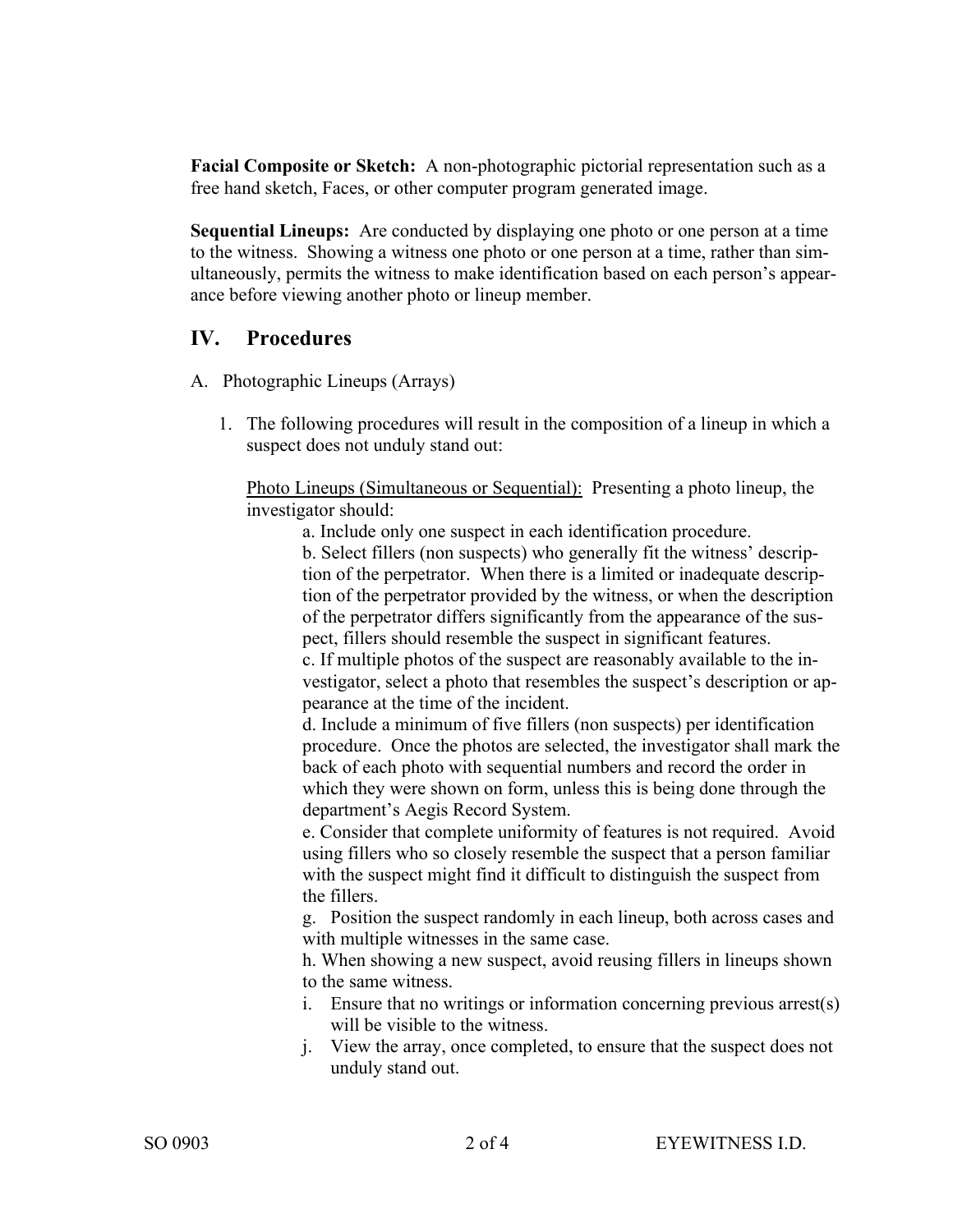- k. Present each photo/individual to the witness one at a time, removing those previously shown **(Sequential Lineups).**
- l. Avoid saying anything or making any gestures to the witness that may influence the witness' selection.
- m. Avoid reporting to the witness any information regarding the individual he/she has selected prior to obtaining the witness' statement of certainty.
- n. Preserve the photos in their original condition. Book lineup into evidence.
- 2. Use of video and or audio recording is not required.
- 3. When multiple witnesses are involved, separate the witnesses and instruct them to avoid discussing details of the incident with other witnesses. Simultaneous and Sequential lineups will be conducted with only one witness at a time and without other persons or witnesses present.
- 4. Instructing the witness prior to viewing the lineup
- a. Instruct the witness without other persons present.
	- b. Instruct the witness that he/she will be asked to view a group of photographs.
	- c. Instruct the witness that it is just as important to clear innocent persons from suspicion as to identify guilty parties.
	- d. Instruct the witness that individuals depicted in the lineup may not appear exactly as they did on the date of the incident because features such as head and facial hair are subject to change.
	- e. Instruct the witness that the person who committed the crime **may or may not** be in the lineup being presented.
	- f. Assure the witness that regardless of whether identification is made, the police will continue to investigate the incident.
	- g. Instruct the witness that the procedure requires the investigator to ask the witness to state, in his/her own words, how certain he/she is of any identification.
	- h. Instruct the witness that the photos/individuals will be viewed one at a time and that they are in random order **(Sequential Lineups).**
	- i. Advise the witness to take as much time as needed in making a decision about each photo/individual before moving to the next one.
	- j. All photos/individuals will be shown, even if identification is made. **(Sequential Lineups).**
	- k. Instruct the witness not to discuss the identification procedure or its results with other witnesses involved in the case and discourage contact with the media.
	- l. Confirm that the witness understands the nature of the sequential procedure.